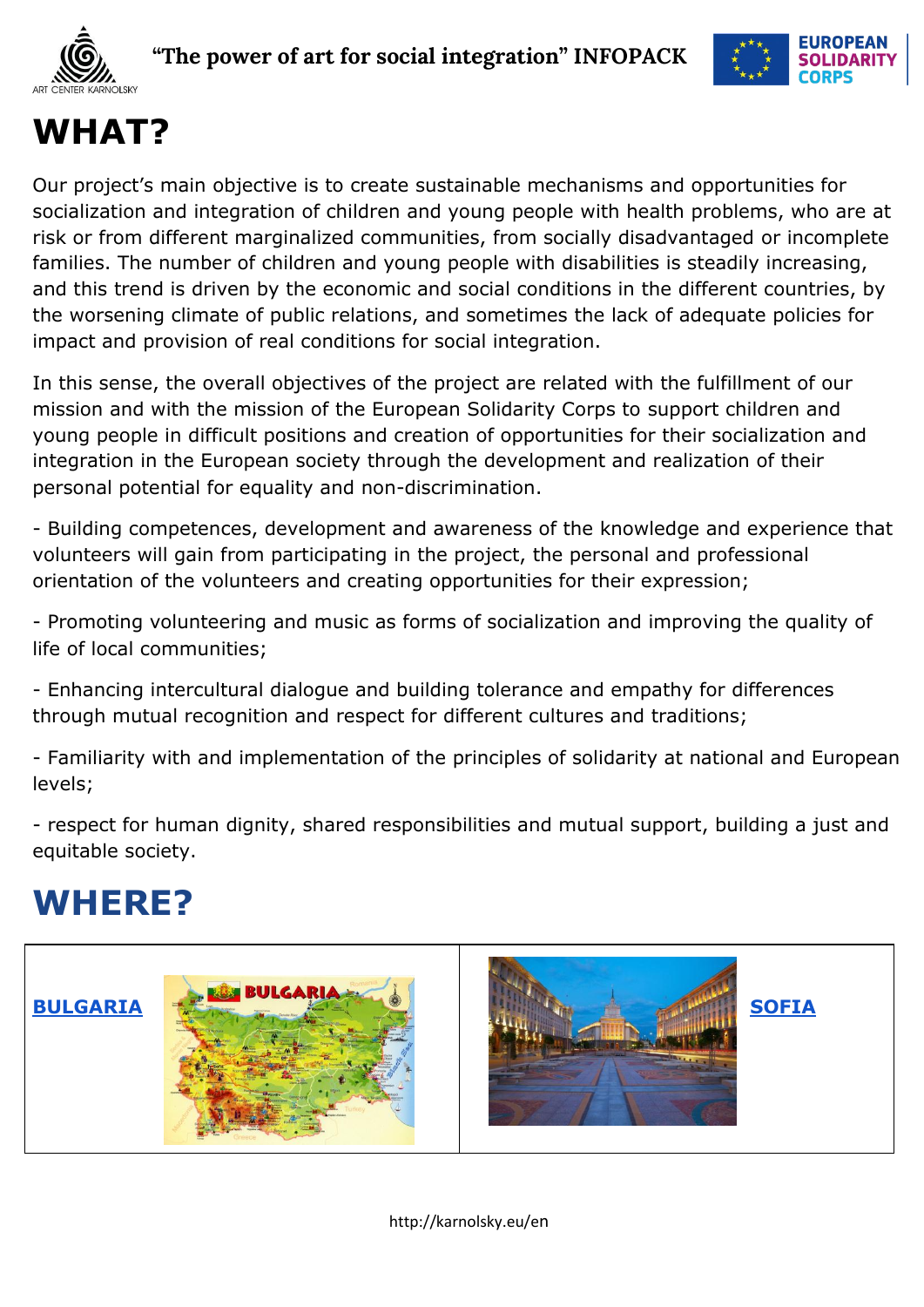



# **WHEN? 1 YEAR starting from date of arrival**

# **VOLUNTEER PROFILE:**

European Solidarity Corps is a program which is open to everybody so that's why we don't choose our volunteers based on their skills but we chose them based on their motivation and will.

We want the ESC volunteering to be accessible to each youngster from Turkey, Hungary and North Macedonia, who would like to gain international experience and strengthen their skills in some European organization. The most important attitude we seek on volunteers is open-mind. Our focus on this project is receiving EVS volunteers that will be able in future to be integrated in their sending organizations as important HR and will help in spreading the project in their sending countries. This means that the motivation letter will be important for us. We will concentrated in hosting volunteers which live in rural areas, has economic difficulties, social obstacles, mobility limitation etc. We want to support them in being part of the big European family.

Volunteer must have interest in working with children and youth in schools, art centres and other institutions connected with art, music, dance, etc.

It's recommended that the volunteer brings with him/her a laptop.

**The activity of the project will include**: visiting local places, schools, art centres and institutions and others, and meetings with people; helping in organization of festivals, events and competitions. The volunteer should be open-minded, responsible, creative.

**Accommodation:** The volunteers will be accommodated in a modern apartment next to the subway station, bus/trolleybus stops and close to railway station and airport.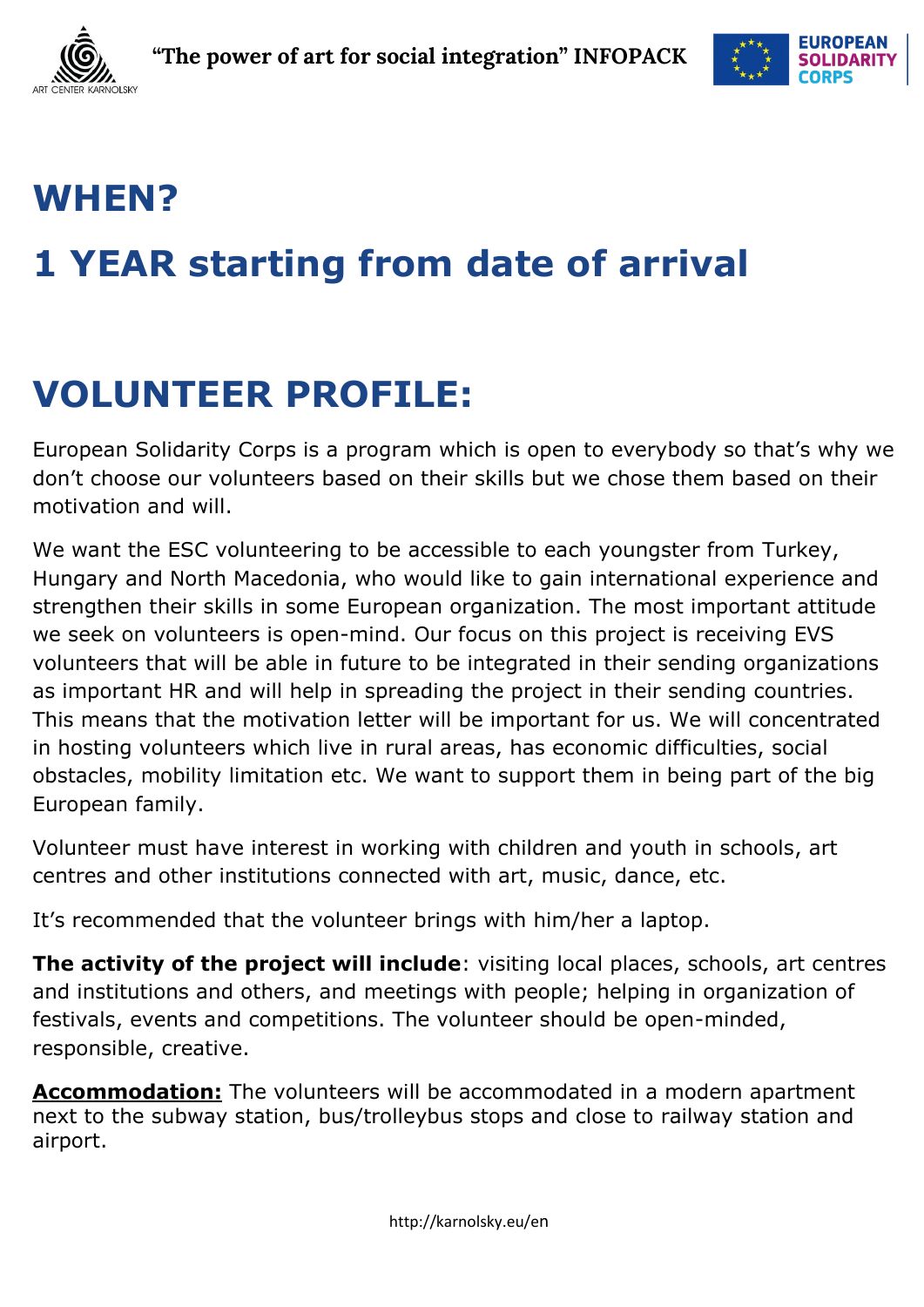

 **"The power of art for social integration" INFOPACK**



The apartment consist of 2 bedrooms with private bathrooms and a common kitchen.

The utility costs (electricity, water, heating, etc.) will be 100% covered to the limit which will be provided by the hosting organization on arrival training.

**Food & Pocket money:** every volunteer will have an amount of **4.50 EURO allowance per day**. (near the apartment, there are all of the biggest and cheap supermarkets - Lidl, Kaufland, Billa and many non-stop markets). The daily allowance will be given in the beginning of every month. Volunteers can cook together and buy products for food together, thereby being able to prepare more food for themselves.

**Transport:** the volunteers will have a **monthly card for the whole city transport network** (subway, buses, electro buses and trams).

**The working time** is according the European Solidarity Corps rules and will be flexible.



**Bulgarian language course:** the volunteers have

a right for OLS to which they will be introduced on the on-arrival training.

#### **Also the volunteers will have short courses for:**

Erasmus+; European Solidarity Corps; ICL and Culture Shock, Self- time and budget management; Other.

**Insurance:** For every EU member state participant an European Health Insurance [Card](https://www.nhs.uk/using-the-nhs/healthcare-abroad/apply-for-a-free-ehic-european-health-insurance-card/) is obligatory. In certain cases, when national rules deprive participants from coverage under EHIC for the duration of the placement, [CIGNA](https://www.cignahealthbenefits.com/en/plan-members) will provide full coverage.

**Travel expenses:** According to the conditions of the European Solidarity Corps programme, participants in ESC projects can have their travel expenses reimbursed within the amount given wich candidate will receive when apply